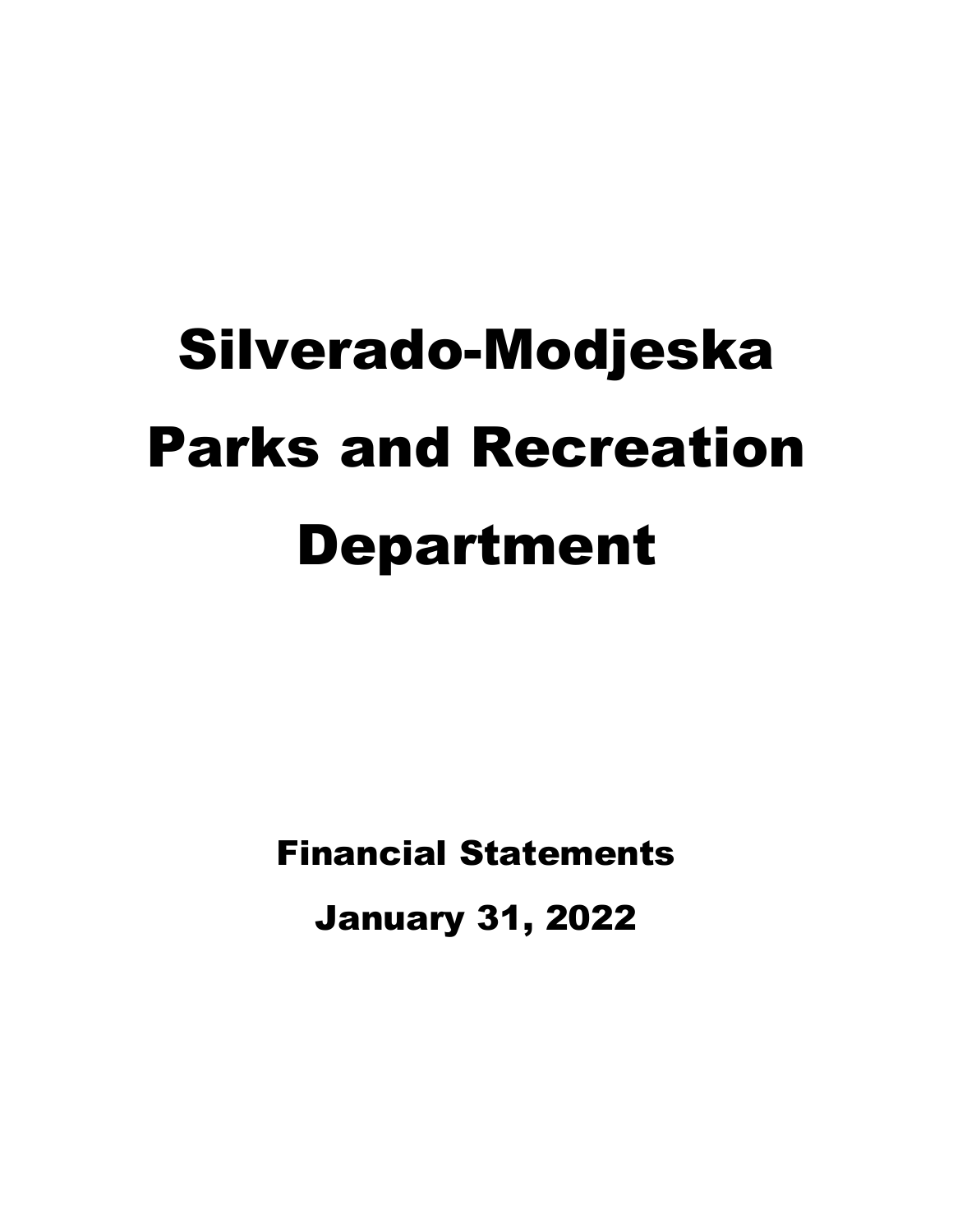#### 10:55 PM Silverado Modjeska Recreation & Parks District 02/10/22 **Profit & Loss**

Cash Basis January 2022

|                                                                                                                                                                         | <b>Jan 22</b>                               | Jul '21 - Jan 22                                    |
|-------------------------------------------------------------------------------------------------------------------------------------------------------------------------|---------------------------------------------|-----------------------------------------------------|
| <b>Income</b>                                                                                                                                                           |                                             |                                                     |
| 7400 · Bond Fire Donations<br>7401 · Storm Damage (Bond) Donations                                                                                                      | 0.00                                        | 100.00                                              |
| Total 7400 · Bond Fire Donations                                                                                                                                        | 0.00                                        | 100.00                                              |
| 60000 · Recreation Program Income<br>60001 Instructor Fees<br>60003 Silverado Summer Concert Series<br>60007 · Flea Market<br>60000 · Recreation Program Income - Other | 262.50<br>0.00<br>0.00<br>45.00             | 322.50<br>3,607.25<br>430.00<br>45.00               |
| Total 60000 · Recreation Program Income                                                                                                                                 | 307.50                                      | 4,404.75                                            |
| 6620 Rents and Concessions                                                                                                                                              | 825.00                                      | 2,790.00                                            |
| 6920 Grant Income<br>7670 Miscellaneous Revenue                                                                                                                         | 108,681.00<br>0.00                          | 108,681.00<br>124.63                                |
| 7960 Donations/Gifts                                                                                                                                                    | 0.00                                        | 1,440.00                                            |
| <b>Total Income</b>                                                                                                                                                     | 109,813.50                                  | 117,540.38                                          |
| <b>Expense</b><br>4002 · Bond Fire Expenses<br>4003 · Storm Damage (Bond) Expenses                                                                                      | 299.31                                      | 1,320.91                                            |
| Total 4002 Bond Fire Expenses                                                                                                                                           | 299.31                                      | 1,320.91                                            |
| 6800 · Payroll Expense<br>6050 · Bank Charges/Fees<br>0702 · Telephone<br>1100 · Insurance<br>1300 · Maintenance - Equipment<br>1400 · Maintenance - Bldgs & Improvs    | 0.00<br>15.00<br>393.44<br>170.71<br>100.53 | 2,354.64<br>84.00<br>2,722.23<br>7,122.21<br>839.52 |
| 14001 · Landscaping<br>14002 · Repairs & Renovations (Minor)                                                                                                            | 600.00<br>0.00                              | 4,655.00<br>1,941.85                                |
| 14003 · Construction & Renovations<br>14004 Janitorial<br>1400 Maintenance - Bldgs & Improvs - Other                                                                    | 0.00<br>0.00<br>0.00                        | 2,000.00<br>2,375.00<br>49.56                       |
| Total 1400 · Maintenance - Bldgs & Improvs                                                                                                                              | 600.00                                      | 11,021.41                                           |
| 1600 Memberships<br>1700 · Miscellaneous Expense                                                                                                                        | 0.00<br>0.00                                | 863.30<br>306.03                                    |
| 1800 Office Expense<br>1900 · Professional/Specialized Srvcs<br>19002 · Legal Services<br>19005 · Administrative<br>19006 · Bookkeeping<br>19009 · Website Maintenance  | 0.00<br>720.00<br>0.00<br>750.00<br>0.00    | 339.63<br>2,160.00<br>15.00<br>6,750.00<br>277.50   |
| Total 1900 · Professional/Specialized Srvcs                                                                                                                             | 1,470.00                                    | 9,202.50                                            |
| 2800 · Utilities<br>28001 · Electricity<br>28002 · Waste Disposal<br>28003 · Portable Toilets/Septic<br>28005 Water                                                     | 54.14<br>67.95<br>1,520.00<br>276.90        | 418.71<br>3,083.94<br>1,520.00<br>2,884.76          |
| Total 2800 · Utilities                                                                                                                                                  | 1,918.99                                    | 7,907.41                                            |
| 50000 · Recreation Program Expense<br>50002 · Lunch Bunch Expenses<br>50003 · Silverado Summer Concerts<br>50000 · Recreation Program Expense - Other                   | 0.00<br>0.00<br>0.00                        | 758.02<br>1,605.64<br>1,133.70                      |
| Total 50000 · Recreation Program Expense                                                                                                                                | 0.00                                        | 3,497.36                                            |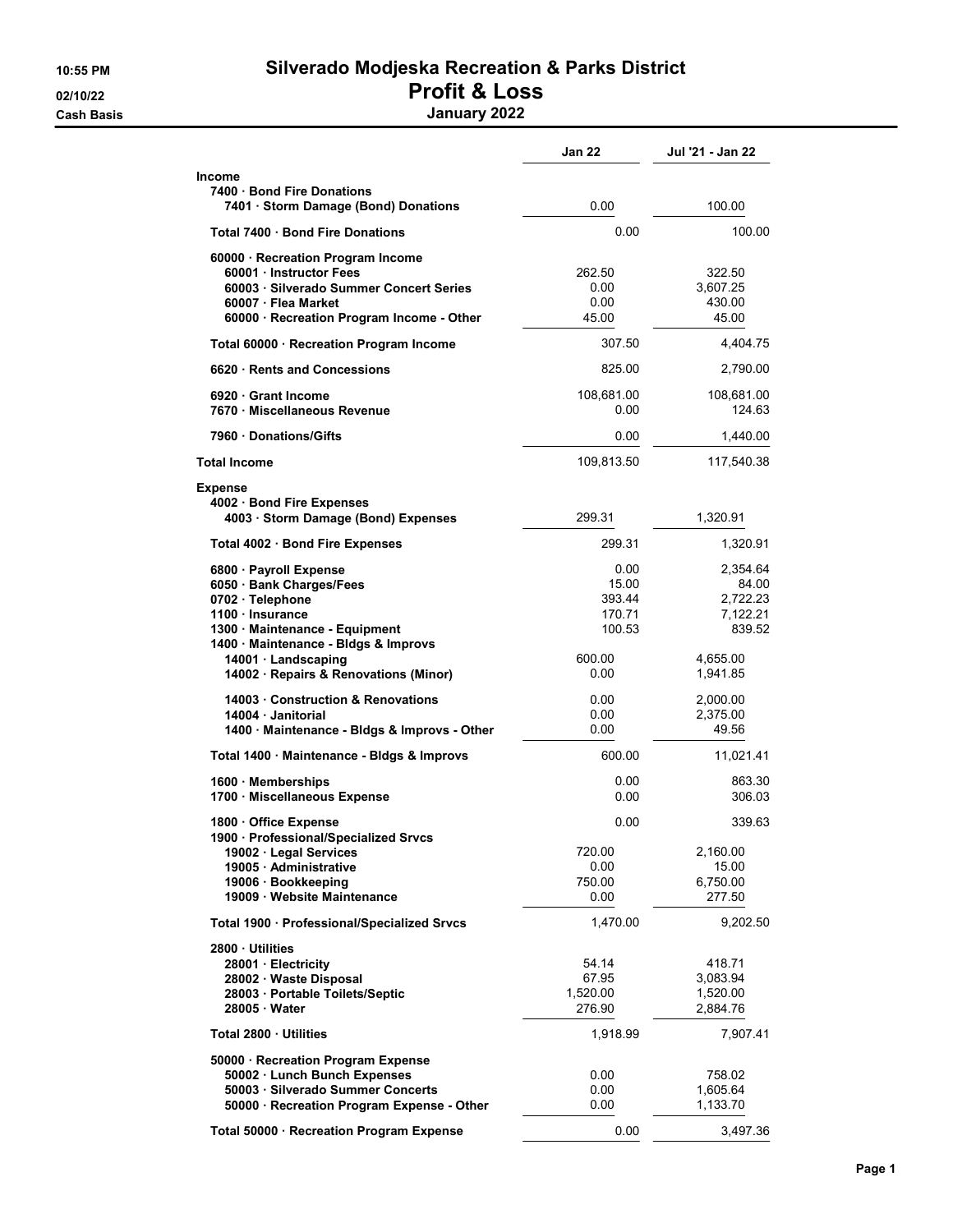| 10:55 PM   |
|------------|
| 02/10/22   |
| Cash Basis |

#### Silverado Modjeska Recreation & Parks District Profit & Loss January 2022

|                      | <b>Jan 22</b> | Jul '21 - Jan 22 |
|----------------------|---------------|------------------|
| <b>Total Expense</b> | 4.967.98      | 47,581.15        |
| Net Income           | 104,845.52    | 69,959.23        |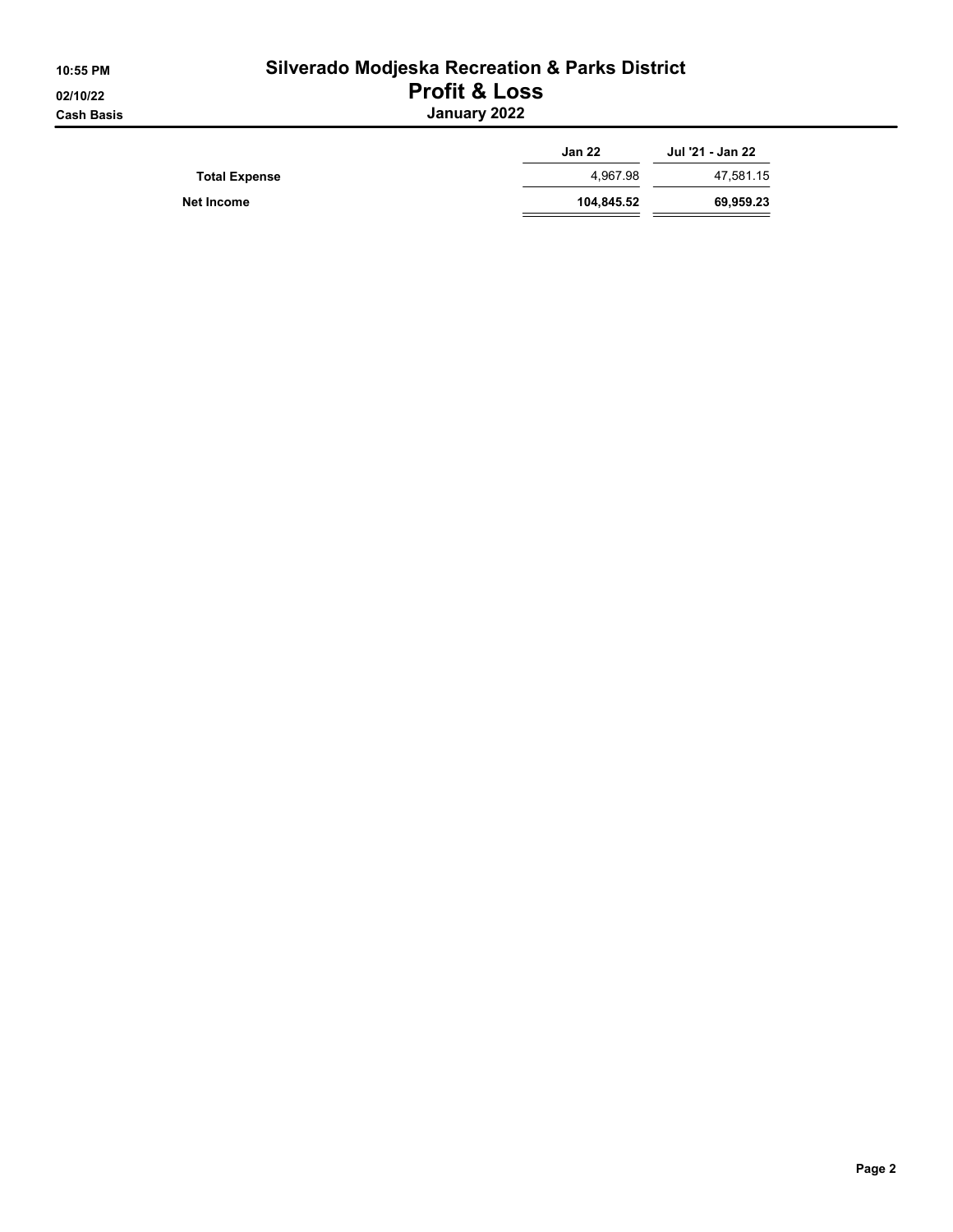#### 02/10/22 **Profit & Loss**

Cash Basis July 2021 through January 2022

|                                                                                                                                                                                                                                    | <b>Jul 21</b>                                              | Aug 21                                                         | Sep 21                                                     | Oct 21                                                          | <b>Nov 21</b>                                               |
|------------------------------------------------------------------------------------------------------------------------------------------------------------------------------------------------------------------------------------|------------------------------------------------------------|----------------------------------------------------------------|------------------------------------------------------------|-----------------------------------------------------------------|-------------------------------------------------------------|
| <b>Income</b>                                                                                                                                                                                                                      |                                                            |                                                                |                                                            |                                                                 |                                                             |
| 7400 Bond Fire Donations                                                                                                                                                                                                           |                                                            |                                                                |                                                            |                                                                 |                                                             |
| 7401 · Storm Damage (Bond) Donations                                                                                                                                                                                               | 0.00                                                       | 0.00                                                           | 0.00                                                       | 0.00                                                            | 0.00                                                        |
| Total 7400 · Bond Fire Donations                                                                                                                                                                                                   | 0.00                                                       | 0.00                                                           | 0.00                                                       | 0.00                                                            | 0.00                                                        |
| 60000 · Recreation Program Income<br>60001 Instructor Fees<br>60003 · Silverado Summer Concert Series<br>60007 · Flea Market<br>60000 · Recreation Program Income - Other                                                          | 0.00<br>2.520.00<br>120.00<br>0.00                         | 0.00<br>0.00<br>0.00<br>0.00                                   | 60.00<br>1.071.00<br>0.00<br>0.00                          | 0.00<br>16.25<br>250.00<br>0.00                                 | 0.00<br>0.00<br>0.00<br>0.00                                |
| Total 60000 · Recreation Program Income                                                                                                                                                                                            | 2,640.00                                                   | 0.00                                                           | 1.131.00                                                   | 266.25                                                          | 0.00                                                        |
| 6620 Rents and Concessions                                                                                                                                                                                                         | 50.00                                                      | 300.00                                                         | 400.00                                                     | 800.00                                                          | 415.00                                                      |
| 6920 Grant Income<br>7670 Miscellaneous Revenue                                                                                                                                                                                    | 0.00<br>0.00                                               | 0.00<br>124.63                                                 | 0.00<br>0.00                                               | 0.00<br>0.00                                                    | 0.00<br>0.00                                                |
| 7960 Donations/Gifts                                                                                                                                                                                                               | 555.00                                                     | 885.00                                                         | 0.00                                                       | 0.00                                                            | 0.00                                                        |
| <b>Total Income</b>                                                                                                                                                                                                                | 3,245.00                                                   | 1,309.63                                                       | 1,531.00                                                   | 1,066.25                                                        | 415.00                                                      |
| <b>Expense</b><br>4002 · Bond Fire Expenses<br>4003 · Storm Damage (Bond) Expenses                                                                                                                                                 | 0.00                                                       | 0.00                                                           | 0.00                                                       | 0.00                                                            | 0.00                                                        |
| Total 4002 · Bond Fire Expenses                                                                                                                                                                                                    | 0.00                                                       | 0.00                                                           | 0.00                                                       | 0.00                                                            | 0.00                                                        |
| 6800 · Payroll Expense<br>6050 · Bank Charges/Fees<br>0702 · Telephone<br>1100 · Insurance<br>1300 Maintenance - Equipment<br>1400 · Maintenance - Bldgs & Improvs<br>14001 · Landscaping<br>14002 · Repairs & Renovations (Minor) | 0.00<br>0.00<br>384.25<br>0.00<br>128.38<br>125.00<br>0.00 | 0.00<br>0.00<br>384.05<br>6,951.50<br>0.00<br>1.280.00<br>0.00 | 0.00<br>0.00<br>383.64<br>0.00<br>349.67<br>850.00<br>0.00 | 106.74<br>15.00<br>389.54<br>0.00<br>248.96<br>600.00<br>374.85 | 797.90<br>39.00<br>393.81<br>0.00<br>0.00<br>600.00<br>0.00 |
| 14003 Construction & Renovations<br>14004 · Janitorial<br>1400 · Maintenance - Bldgs & Improvs - Other                                                                                                                             | 0.00<br>0.00<br>0.00                                       | 0.00<br>375.00<br>49.56                                        | 0.00<br>412.50<br>0.00                                     | 0.00<br>550.00<br>0.00                                          | 2.000.00<br>550.00<br>0.00                                  |
| Total 1400 · Maintenance - Bldgs & Improvs                                                                                                                                                                                         | 125.00                                                     | 1.704.56                                                       | 1,262.50                                                   | 1.524.85                                                        | 3,150.00                                                    |
| 1600 Memberships<br>1700 · Miscellaneous Expense                                                                                                                                                                                   | 463.30<br>0.00                                             | 400.00<br>0.00                                                 | 0.00<br>0.00                                               | 0.00<br>180.59                                                  | 0.00<br>125.44                                              |
| 1800 Office Expense<br>1900 · Professional/Specialized Srvcs<br>19002 · Legal Services                                                                                                                                             | 0.00<br>225.00                                             | 15.00<br>975.00                                                | 104.95<br>0.00                                             | 0.00<br>0.00                                                    | 0.00<br>0.00                                                |
| 19005 · Administrative                                                                                                                                                                                                             | 15.00                                                      | 0.00                                                           | 0.00                                                       | 0.00                                                            | 0.00                                                        |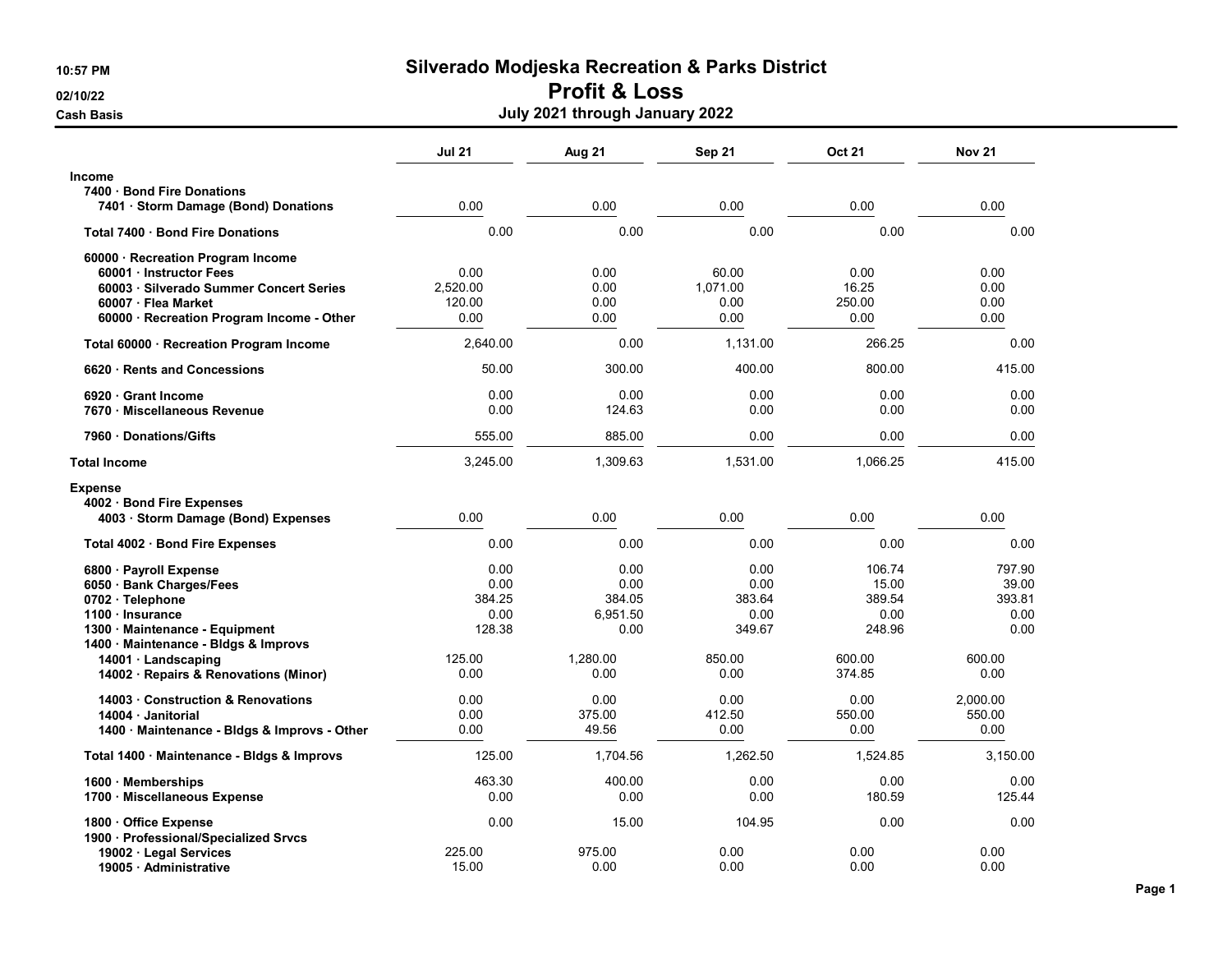#### 02/10/22 **Profit & Loss**

| <b>Cash Basis</b>                                                                                                                                     |                                   | July 2021 through January 2022    |                                   |                                   |                                   |
|-------------------------------------------------------------------------------------------------------------------------------------------------------|-----------------------------------|-----------------------------------|-----------------------------------|-----------------------------------|-----------------------------------|
|                                                                                                                                                       | <b>Jul 21</b>                     | Aug 21                            | Sep 21                            | <b>Oct 21</b>                     | <b>Nov 21</b>                     |
| 19006 · Bookkeeping<br>19009 · Website Maintenance                                                                                                    | 2,250.00<br>62.25                 | 750.00<br>0.00                    | 750.00<br>39.00                   | 750.00<br>129.75                  | 750.00<br>46.50                   |
| Total 1900 · Professional/Specialized Srvcs                                                                                                           | 2,552.25                          | 1,725.00                          | 789.00                            | 879.75                            | 796.50                            |
| 2800 Utilities<br>28001 · Electricity<br>28002 · Waste Disposal<br>28003 · Portable Toilets/Septic<br>28005 · Water                                   | 76.31<br>505.79<br>0.00<br>406.40 | 61.63<br>521.19<br>0.00<br>383.49 | 59.82<br>521.19<br>0.00<br>622.79 | 58.64<br>400.82<br>0.00<br>540.75 | 50.31<br>762.00<br>0.00<br>462.41 |
| Total 2800 · Utilities                                                                                                                                | 988.50                            | 966.31                            | 1,203.80                          | 1,000.21                          | 1,274.72                          |
| 50000 · Recreation Program Expense<br>50002 · Lunch Bunch Expenses<br>50003 · Silverado Summer Concerts<br>50000 · Recreation Program Expense - Other | 0.00<br>359.81<br>946.00          | 0.00<br>1,114.31<br>0.00          | 154.51<br>0.00<br>0.00            | 317.27<br>131.52<br>0.00          | 230.19<br>0.00<br>0.00            |
| Total 50000 · Recreation Program Expense                                                                                                              | 1,305.81                          | 1,114.31                          | 154.51                            | 448.79                            | 230.19                            |
| <b>Total Expense</b>                                                                                                                                  | 5,947.49                          | 13,260.73                         | 4,248.07                          | 4,794.43                          | 6,807.56                          |
| <b>Net Income</b>                                                                                                                                     | $-2,702.49$                       | $-11,951.10$                      | $-2,717.07$                       | $-3,728.18$                       | $-6,392.56$                       |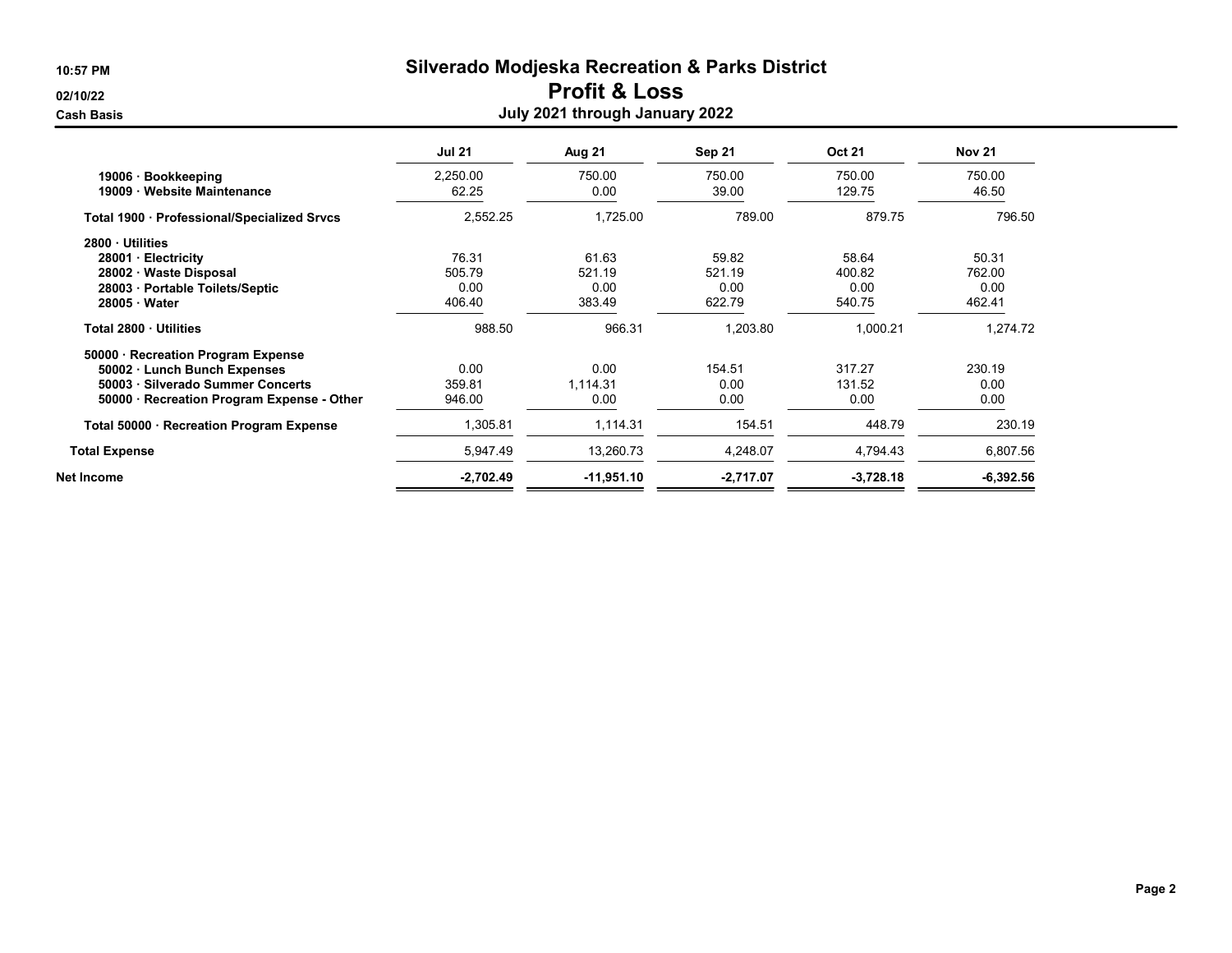#### 02/10/22 **Profit & Loss**

| <b>Cash Basis</b>                                                                                                                                                         | July 2021 through January 2022               |                                             |                                                     |  |  |
|---------------------------------------------------------------------------------------------------------------------------------------------------------------------------|----------------------------------------------|---------------------------------------------|-----------------------------------------------------|--|--|
|                                                                                                                                                                           | <b>Dec 21</b>                                | Jan 22                                      | <b>TOTAL</b>                                        |  |  |
| <b>Income</b><br>7400 · Bond Fire Donations<br>7401 · Storm Damage (Bond) Donations                                                                                       | 100.00                                       | 0.00                                        | 100.00                                              |  |  |
| Total 7400 · Bond Fire Donations                                                                                                                                          | 100.00                                       | 0.00                                        | 100.00                                              |  |  |
| 60000 · Recreation Program Income<br>60001 Instructor Fees<br>60003 · Silverado Summer Concert Series<br>60007 · Flea Market<br>60000 · Recreation Program Income - Other | 0.00<br>0.00<br>60.00<br>0.00                | 262.50<br>0.00<br>0.00<br>45.00             | 322.50<br>3,607.25<br>430.00<br>45.00               |  |  |
| Total 60000 · Recreation Program Income                                                                                                                                   | 60.00                                        | 307.50                                      | 4,404.75                                            |  |  |
| 6620 Rents and Concessions                                                                                                                                                | 0.00                                         | 825.00                                      | 2,790.00                                            |  |  |
| 6920 Grant Income<br>7670 · Miscellaneous Revenue                                                                                                                         | 0.00<br>0.00                                 | 108,681.00<br>0.00                          | 108,681.00<br>124.63                                |  |  |
| 7960 Donations/Gifts                                                                                                                                                      | 0.00                                         | 0.00                                        | 1,440.00                                            |  |  |
| <b>Total Income</b>                                                                                                                                                       | 160.00                                       | 109,813.50                                  | 117,540.38                                          |  |  |
| <b>Expense</b><br>4002 · Bond Fire Expenses<br>4003 · Storm Damage (Bond) Expenses                                                                                        | 1,021.60                                     | 299.31                                      | 1,320.91                                            |  |  |
| Total 4002 · Bond Fire Expenses                                                                                                                                           | 1,021.60                                     | 299.31                                      | 1,320.91                                            |  |  |
| 6800 · Payroll Expense<br>6050 · Bank Charges/Fees<br>0702 · Telephone<br>1100 · Insurance<br>1300 Maintenance - Equipment<br>1400 · Maintenance - Bldgs & Improvs        | 1.450.00<br>15.00<br>393.50<br>0.00<br>11.98 | 0.00<br>15.00<br>393.44<br>170.71<br>100.53 | 2.354.64<br>84.00<br>2.722.23<br>7,122.21<br>839.52 |  |  |
| 14001 · Landscaping<br>14002 · Repairs & Renovations (Minor)                                                                                                              | 600.00<br>1,567.00                           | 600.00<br>0.00                              | 4,655.00<br>1,941.85                                |  |  |
| 14003 · Construction & Renovations<br>14004 · Janitorial<br>1400 · Maintenance - Bldgs & Improvs - Other                                                                  | 0.00<br>487.50<br>0.00                       | 0.00<br>0.00<br>0.00                        | 2,000.00<br>2,375.00<br>49.56                       |  |  |
| Total 1400 · Maintenance - Bldgs & Improvs                                                                                                                                | 2,654.50                                     | 600.00                                      | 11,021.41                                           |  |  |
| 1600 Memberships<br>1700 · Miscellaneous Expense                                                                                                                          | 0.00<br>0.00                                 | 0.00<br>0.00                                | 863.30<br>306.03                                    |  |  |
| 1800 Office Expense<br>1900 · Professional/Specialized Srvcs                                                                                                              | 219.68                                       | 0.00                                        | 339.63                                              |  |  |
| 19002 · Legal Services<br>19005 · Administrative                                                                                                                          | 240.00<br>0.00                               | 720.00<br>0.00                              | 2,160.00<br>15.00                                   |  |  |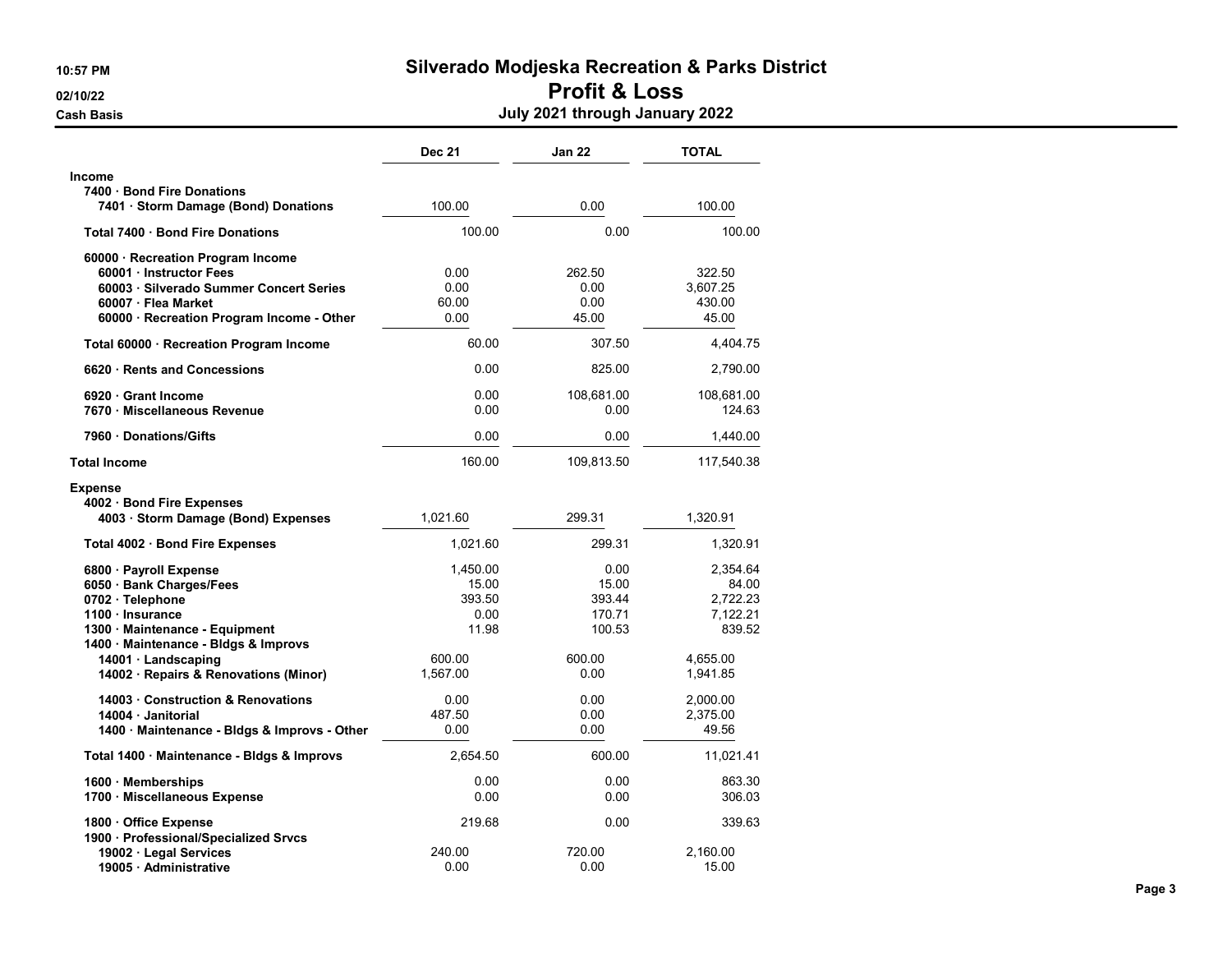#### 02/10/22 **Profit & Loss** Cash Basis July 2021 through January 2022

|                                             | <b>Dec 21</b> | <b>Jan 22</b> | <b>TOTAL</b> |
|---------------------------------------------|---------------|---------------|--------------|
| 19006 · Bookkeeping                         | 750.00        | 750.00        | 6,750.00     |
| 19009 · Website Maintenance                 | 0.00          | 0.00          | 277.50       |
| Total 1900 · Professional/Specialized Srvcs | 990.00        | 1.470.00      | 9.202.50     |
| 2800 Utilities                              |               |               |              |
| 28001 · Electricity                         | 57.86         | 54.14         | 418.71       |
| 28002 · Waste Disposal                      | 305.00        | 67.95         | 3.083.94     |
| 28003 · Portable Toilets/Septic             | 0.00          | 1,520.00      | 1,520.00     |
| 28005 · Water                               | 192.02        | 276.90        | 2,884.76     |
| Total 2800 Utilities                        | 554.88        | 1,918.99      | 7,907.41     |
| 50000 · Recreation Program Expense          |               |               |              |
| 50002 · Lunch Bunch Expenses                | 56.05         | 0.00          | 758.02       |
| 50003 · Silverado Summer Concerts           | 0.00          | 0.00          | 1,605.64     |
| 50000 · Recreation Program Expense - Other  | 187.70        | 0.00          | 1,133.70     |
| Total 50000 · Recreation Program Expense    | 243.75        | 0.00          | 3,497.36     |
| <b>Total Expense</b>                        | 7,554.89      | 4,967.98      | 47,581.15    |
| Net Income                                  | $-7,394.89$   | 104,845.52    | 69,959.23    |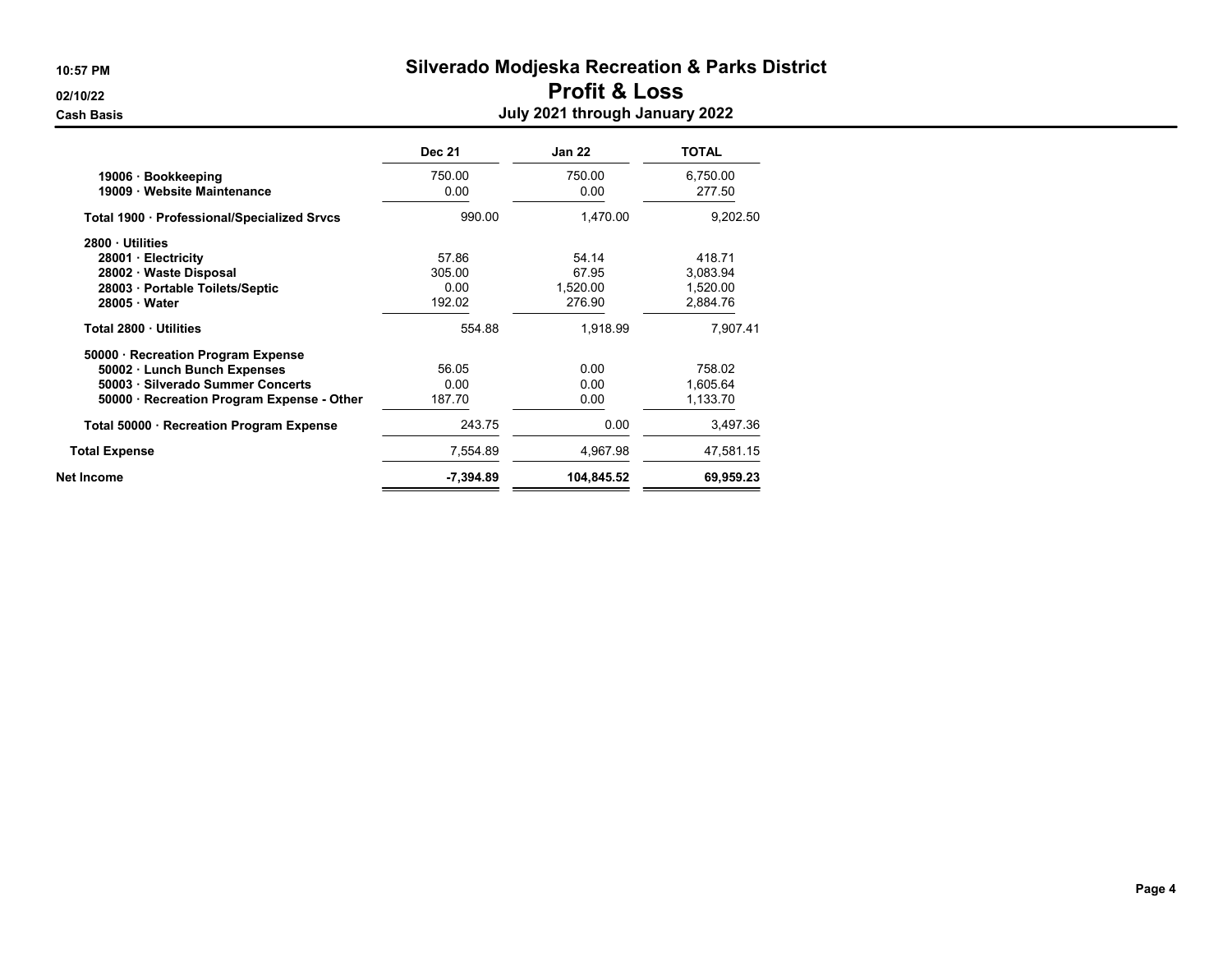### 10:50 PM Silverado Modjeska Recreation & Parks District 02/10/22 **Balance Sheet**

Cash Basis **As of January 31, 2022** 

|                                                                                                                                                                       | Jan 31, 22                           |
|-----------------------------------------------------------------------------------------------------------------------------------------------------------------------|--------------------------------------|
| <b>ASSETS</b><br><b>Current Assets</b>                                                                                                                                |                                      |
| <b>Checking/Savings</b><br>8010 County Checking Account<br>8020 · BofA Rec Checking Account                                                                           | 37,088.35<br>286,334.25              |
| <b>Total Checking/Savings</b>                                                                                                                                         | 323,422.60                           |
| <b>Other Current Assets</b><br>8250 · Interest Receivable                                                                                                             | 125.67                               |
| <b>Total Other Current Assets</b>                                                                                                                                     | 125.67                               |
| <b>Total Current Assets</b>                                                                                                                                           | 323,548.27                           |
| <b>Other Assets</b><br>8211 Interfund Receivable<br>82111 · Loan to SCC (2nd Loan)<br>8211 Interfund Receivable - Other                                               | 66,447.95<br>66,048.00               |
| Total 8211 · Interfund Receivable                                                                                                                                     | 132,495.95                           |
| <b>Total Other Assets</b>                                                                                                                                             | 132,495.95                           |
| <b>TOTAL ASSETS</b>                                                                                                                                                   | 456,044.22                           |
| <b>LIABILITIES &amp; EQUITY</b><br><b>Liabilities</b><br><b>Current Liabilities</b><br><b>Accounts Payable</b><br>9010 Accounts Payable<br>9025 · Stale Dated Payable | $-9.16$<br>50.00                     |
| <b>Total Accounts Payable</b>                                                                                                                                         | 40.84                                |
| <b>Other Current Liabilities</b><br>9001 · CAPRI Stage Repair Funds<br>9120 Development Deposits                                                                      | 8,584.88<br>13,600.00                |
| <b>Total Other Current Liabilities</b>                                                                                                                                | 22,184.88                            |
| <b>Total Current Liabilities</b>                                                                                                                                      | 22,225.72                            |
| <b>Total Liabilities</b>                                                                                                                                              | 22,225.72                            |
| Equity<br>3900 · Retained Earnings<br>9990 Fund Balance-Unrestricted<br>Net Income                                                                                    | -5,665.15<br>369,524.42<br>69,959.23 |
| <b>Total Equity</b>                                                                                                                                                   | 433,818.50                           |
| TOTAL LIABILITIES & EQUITY                                                                                                                                            | 456,044.22                           |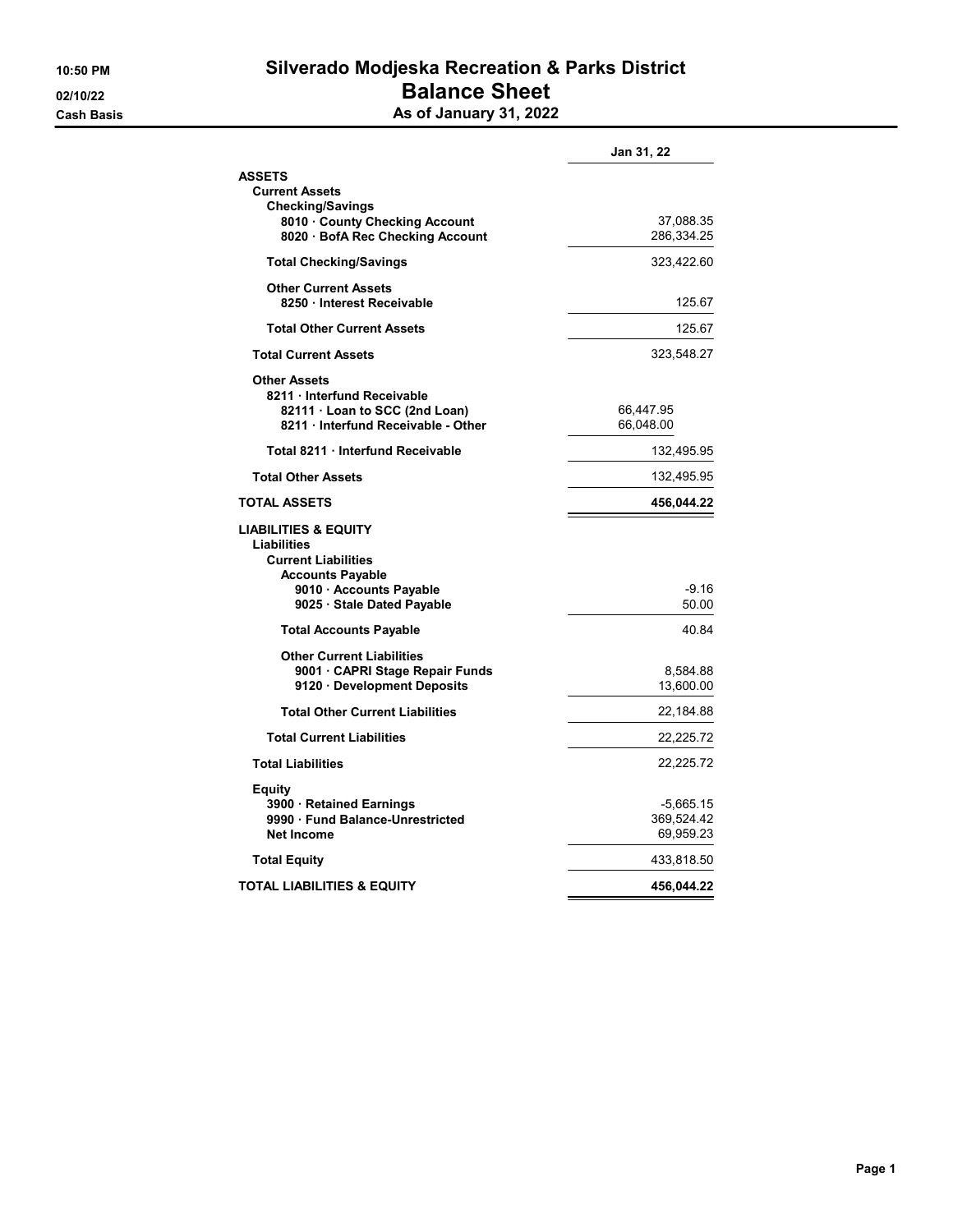#### 7:38 AM Silverado Modjeska Recreation & Parks District 02/11/22 **Transaction List by Vendor Transaction List by Vendor**

#### January 2022

| <b>Type</b>                          | <b>Date</b> | <b>Num</b> | Memo            | <b>Account</b>           | Cir      | <b>Split</b>           | <b>Debit</b> | Credit   |
|--------------------------------------|-------------|------------|-----------------|--------------------------|----------|------------------------|--------------|----------|
| AT&T                                 |             |            |                 |                          |          |                        |              |          |
| Check                                | 01/04/2022  |            | 714-649-2850    | $8020 \cdot$ BofA Rec Ch | X.       | $0702 \cdot$ Telepho   |              | 99.29    |
| <b>Bank of America</b>               |             |            |                 |                          |          |                        |              |          |
| Check                                | 01/07/2022  |            | Remote Depo     | $8020 \cdot$ BofA Rec Ch | X        | $6050 \cdot$ Bank C    |              | 15.00    |
| <b>Canyon Septic Services</b>        |             |            |                 |                          |          |                        |              |          |
| <b>Bill Pmt -Check</b>               | 01/12/2022  | 3499       | 223645          | $8020 \cdot$ BofA Rec Ch | $\times$ | $9010 \cdot$ Account   |              | 1,520.00 |
| <b>CAPRI</b>                         |             |            |                 |                          |          |                        |              |          |
| Bill                                 | 01/12/2022  |            | Final Payroll   | 9010 · Accounts Pa       |          | $1100 \cdot$ Insurance |              | 170.71   |
| <b>Bill Pmt -Check</b>               | 01/12/2022  | 3500       | Final Payroll   | 8020 · BofA Rec Ch       | X        | $9010 \cdot$ Account   |              | 170.71   |
| Cole & Huber, LLC                    |             |            |                 |                          |          |                        |              |          |
| Bill                                 | 01/07/2022  | 38530      | Inv 38530       | $9010 \cdot$ Accounts Pa |          | -SPLIT-                |              | 720.00   |
| <b>Bill Pmt -Check</b>               | 01/07/2022  | 3504       | Inv 38530       | $8020 \cdot$ BofA Rec Ch | X        | 9010 $\cdot$ Account   |              | 720.00   |
| <b>Cox Communications</b>            |             |            |                 |                          |          |                        |              |          |
| Check                                | 01/04/2022  |            | Account $\#001$ | $8020 \cdot$ BofA Rec Ch | $\times$ | $0702 \cdot$ Telepho   |              | 294.15   |
| <b>Home Depot</b>                    |             |            |                 |                          |          |                        |              |          |
| Bill                                 | 01/07/2022  |            | 6035 3225 31    | 9010 $\cdot$ Accounts Pa |          | $1300 \cdot$ Mainten   |              | 100.53   |
| <b>Bill Pmt -Check</b>               | 01/07/2022  | 3505       | 6035 3225 31    | $8020 \cdot$ BofA Rec Ch | $\times$ | $9010 \cdot$ Account   |              | 100.53   |
| <b>Irvine Ranch Water District</b>   |             |            |                 |                          |          |                        |              |          |
| Check                                | 01/24/2022  |            | 7863810000,     | $8020 \cdot$ BofA Rec Ch | X        | $28005 \cdot Water$    |              | 143.91   |
| Check                                | 01/28/2022  |            | 7863810000      | 8020 · BofA Rec Ch       | X        | $28005 \cdot Water$    |              | 120.65   |
| Check                                | 01/28/2022  |            | 7863810000,     | $8020 \cdot$ BofA Rec Ch | $\times$ | $28005 \cdot Water$    |              | 12.34    |
| <b>One Counted Finch Bookkeeping</b> |             |            |                 |                          |          |                        |              |          |
| Bill                                 | 01/27/2022  |            | 2021-12-SMR     | $9010 \cdot$ Accounts Pa |          | -SPLIT-                |              | 750.00   |
| <b>Bill Pmt -Check</b>               | 01/28/2022  | 3506       | 2021-12-SMR     | 8020 · BofA Rec Ch       |          | 9010 · Account         |              | 750.00   |
| <b>Silverado Cafe</b>                |             |            |                 |                          |          |                        |              |          |
| Bill                                 | 01/07/2022  |            | Lunch for Tea   | $9010 \cdot$ Accounts Pa |          | $4003 \cdot$ Storm D   |              | 299.31   |
| <b>Bill Pmt -Check</b>               | 01/07/2022  | 3502       | Lunch for Tea   | 8020 · BofA Rec Ch       | X.       | $9010 \cdot$ Account   |              | 299.31   |
| <b>Southern California Edison</b>    |             |            |                 |                          |          |                        |              |          |
| Check                                | 01/24/2022  |            | 700390193052    | $8020 \cdot$ BofA Rec Ch | $\times$ | $28001 \cdot$ Electri  |              | 54.14    |
| <b>Specialized Tree Works</b>        |             |            |                 |                          |          |                        |              |          |
| Bill                                 | 01/07/2022  |            | 2021 Maint S    | $9010 \cdot$ Accounts Pa |          | $14001 \cdot$ Lands    |              | 600.00   |
| <b>Bill Pmt -Check</b>               | 01/07/2022  | 3503       | 2021 Maint S    | 8020 · BofA Rec Ch       | $\times$ | $9010 \cdot$ Account   |              | 600.00   |
| <b>Waste Management of OC</b>        |             |            |                 |                          |          |                        |              |          |
| Check                                | 01/24/2022  |            | 8-55433-1500    | $8020 \cdot$ BofA Rec Ch | $\times$ | 28002 · Waste          |              | 67.95    |